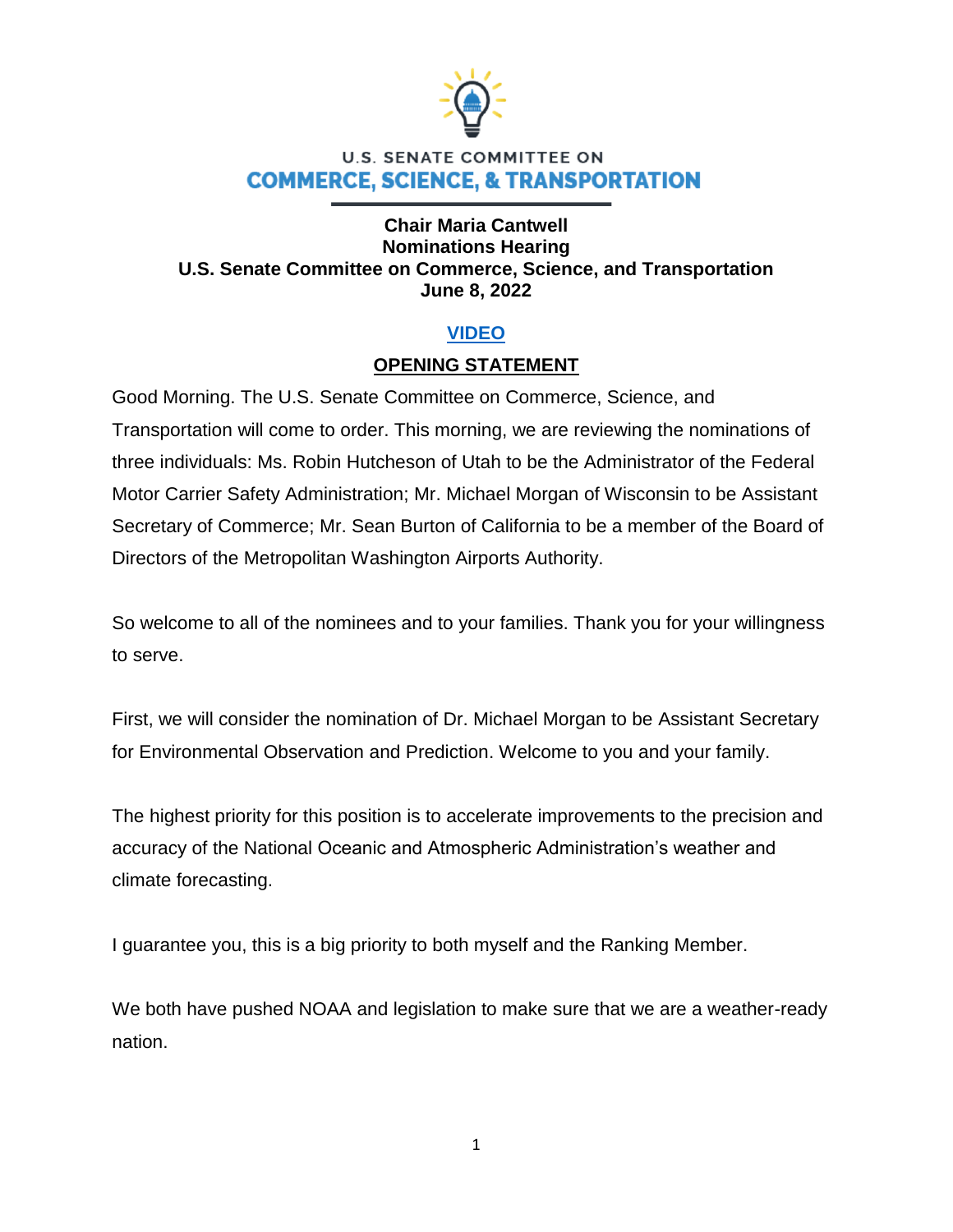As our nation grapples with the impacts of climate [change], improving NOAA's forecasting is crucial to protecting lives, protecting property, and to keeping our economy moving.

You will play a significant role. Dr. Morgan is a professor in the Department of Atmospheric and Oceanic Sciences at the University of Wisconsin-Madison and serves as associate chair of the department's undergraduate program.

Dr. Morgan has been a leader in the American Meteorological Society (AMS) as its community. And he has served as a member of the Board on Women and Minorities, the Scientific and Technological Activities Commission for Atmospheric and Oceanic Fluid Dynamics, and as an AMS Councilor. He also spent part of his career at the National Science Foundation, serving as Division Director for the Division of Atmospheric and Geospace Sciences.

Weather impacts all aspects of our economy. Improving our forecast model means that: People can move goods and services more safely and efficiently; Farmers can maximize harvests – in the midst of drought conditions; and communities can better prepare for the mitigate for natural disasters.

In 2021, there were 20 separate billion-dollar weather and climate disasters across the United States. At the same time, recent studies say that sectors such as agriculture, energy, transportation, and their disaster risk management can benefit by over \$160 billion from upgrades in weather forecasting capabilities and other technology.

I'm sure we'll get into this in the questions, but it's about preparing and obviously knowing what's happening, what's going to be coming down the road and being better prepared for it. And obviously having resources to better respond once you've identified what the impacts are going to be.

2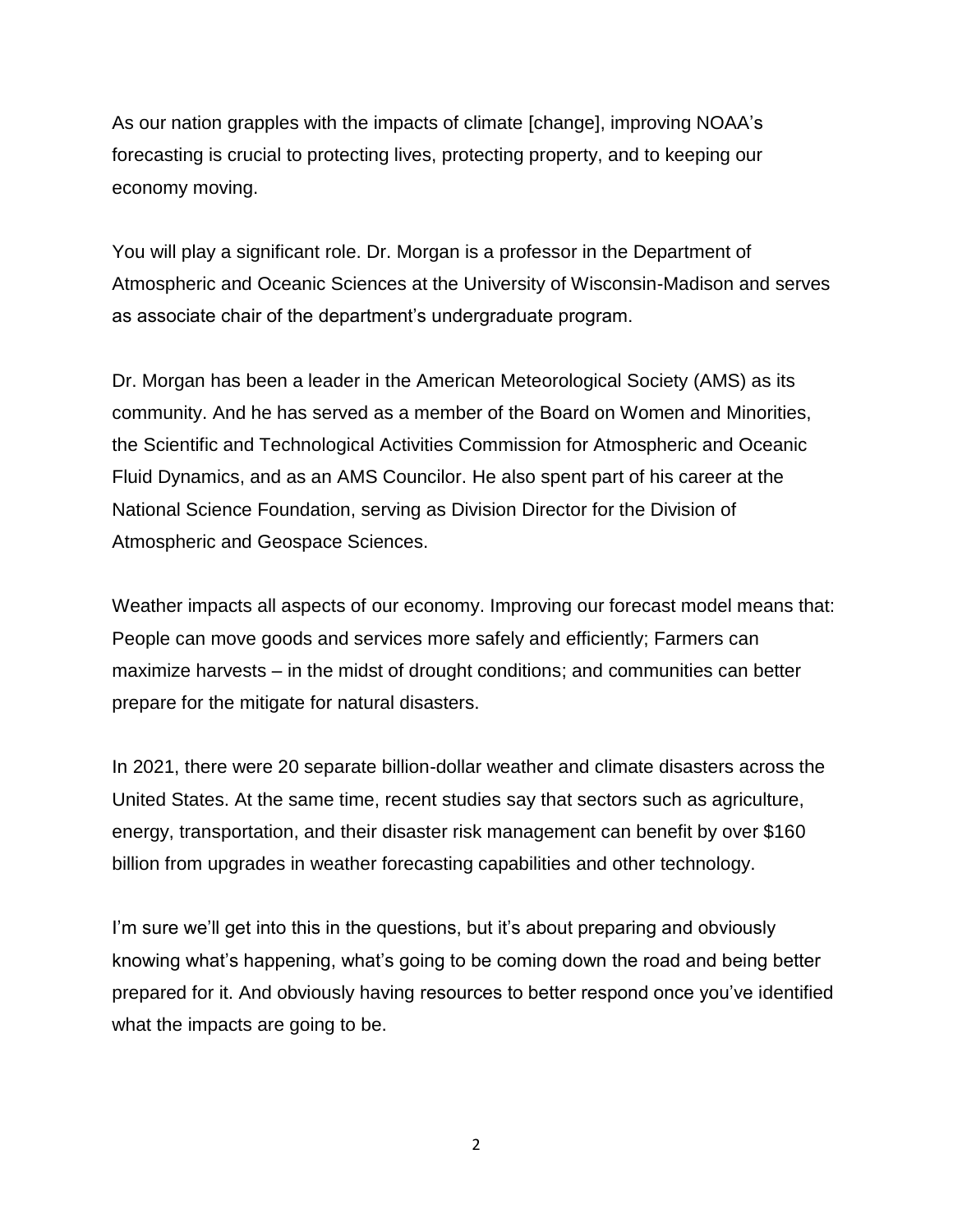But Dr. Morgan will be charged with leading our nation's resiliency to extreme weather and realizing the economic benefits from improved forecasting.

Next, we will consider the nomination of Robin Hutcheson to be the Administrator of the Federal Motor Carrier Safety Administration.

Ms. Hutcheson knows the agency's mission well. She currently serves as Deputy Administrator and previously served as Deputy Assistant Secretary for Safety Policy at DOT.

In addition, she brings tremendous on-the-ground experiences, having served as the Director of Public Works for the City of Minneapolis and the Transportation Director for Salt Lake City, Utah.

Strong federal leadership is needed as the nation faces a tragic rise in the highway fatalities, including a dramatic increase in fatal crashes involving large trucks.

In 2021, 5,600 people lost their lives in accidents involving large trucks, a 13 percent increase from the year before.

In the state of Washington, 94 people died in crashes involving heavy trucks last year, up 25 percent from the year before, and doubled the number of fatalities a decade ago. So we have lots of work to do. Those are unacceptable increases.

If confirmed, Ms. Hutcheson will be responsible for confronting these crisis on the roads, and for ensuring our safety.

I believe her executive experience heading the public sector transportation agencies will provide critical leadership and skills needed to address this issues.

3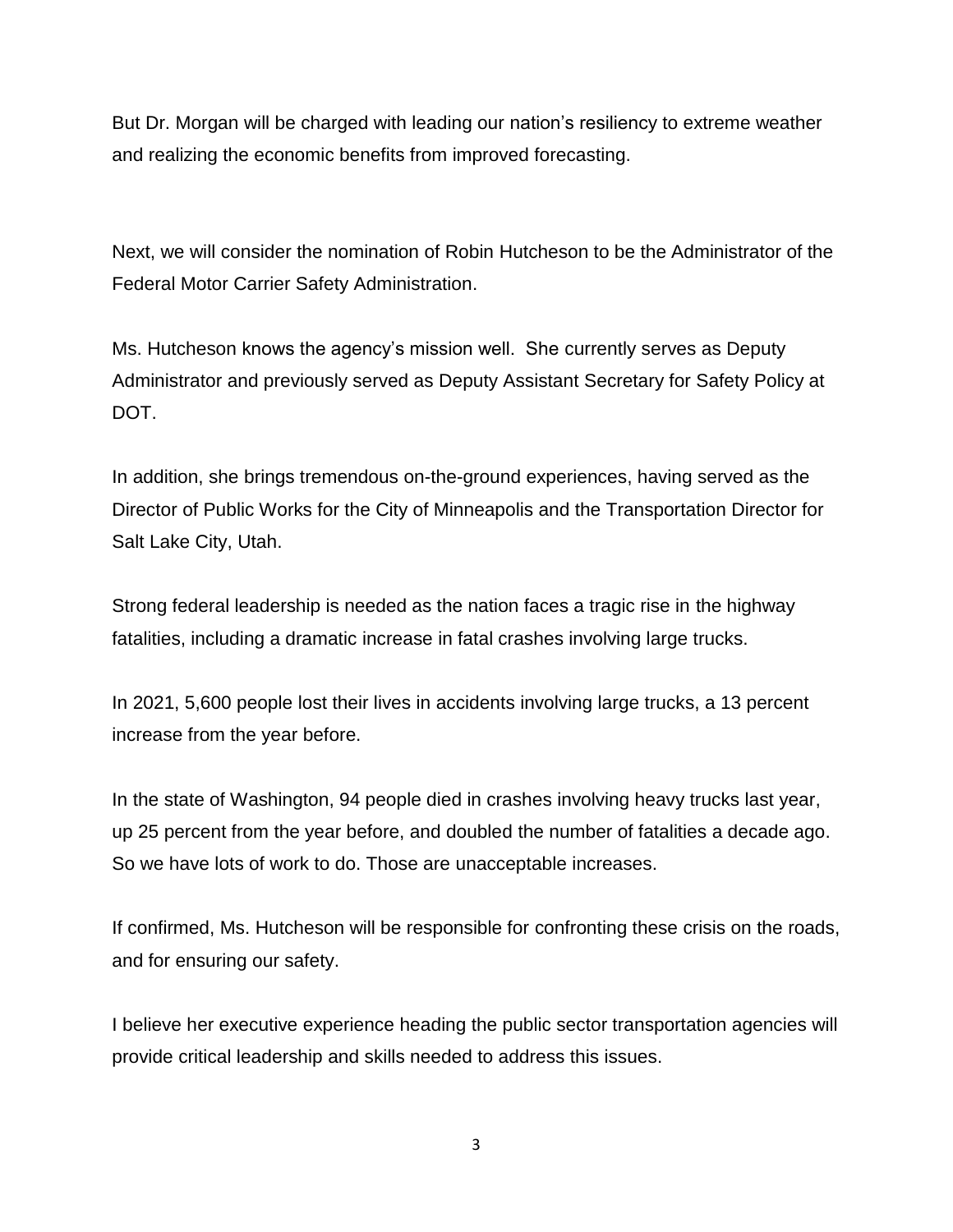And Finally, Mr. Sean Burton to serve on the board of the Metropolitan Washington Airports Authority, which operates Dulles and Reagan National airports. Trust me, all the members of this Committee care about these issues. And probably have very specific questions for you.

Many of us here are frequent flyers in and out of these airports. We share a responsibility to ensure federal funds are spent efficiently and effectively.

Mr. Burton currently sits on the Los Angeles Board of Airport Commissioners and previously served as its President. He is an attorney and CEO of a real estate firm. Mr. Burton is also no stranger to public service, having served in the Defense Intelligence Agency, as the Navy Reserve's Commander of the Third Fleet, and in the Clinton Administration.

His experience, particularly on LA Board of Airport Commissioners, will give him an important perspective on many of the important issues facing the organization.

For instance, at Reagan National Airport -- like JFK and LaGuardia -- the number of hourly flights is capped through FAA "slot controls."

In addition, National Airport has what is called a "Perimeter Rule" which prohibits the destinations more than 1,250 miles away, although Congress created exemptions that allow 20 daily round trips beyond the perimeter. Those are some of the issues and challenges that I'm sure we are going to discuss with you.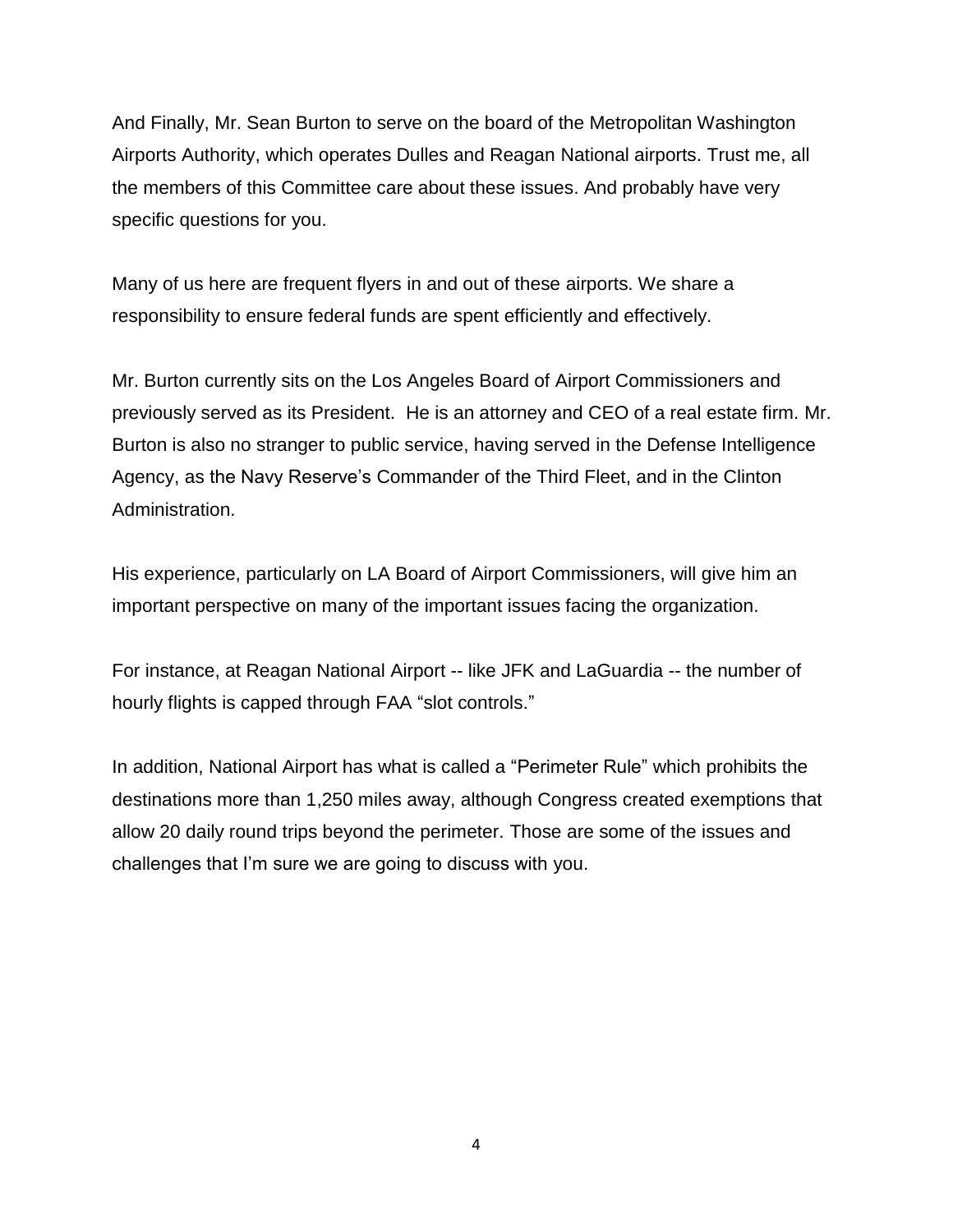### **Question and Answer**

**Nominees:** 

**Ms. Robin Hutcheson to be Administrator of the Federal Motor Carrier Safety Administration** 

**Dr. Michael Morgan to be Assistant Secretary for Environmental Observation and Prediction, Department of Commerce** 

### **Mr. Sean Burton to be a Member of the Board of Directors of the Metropolitan Washington Airports Authority**

#### **June 8, 2022**

### **[VIDEO](https://www.cantwell.senate.gov/download/06082022-commerce-hearing-on-pending-noms-video)**

**Senator Cantwell:** Well, let me start with you, Dr. Morgan, I really appreciated your mentioning of scientific integrity and I can't tell you how important that is. I learned a lot more about weather forecasting after we tried to update a Doppler System out on our coast and people didn't think we needed to and then we had a hurricane wind event that cost us loss of life and damage no one saw coming and people said, yes, we need to update our system. It taught me that we can do so much more with this science today.

Do you think supercomputing is the linchpin behind the forecasting models? Do we in the United States, we gave some money in the infrastructure bill, the bipartisan bill, to invest in supercomputing power for our weather models. I know everybody always talks about the UK model. Europe, you know, you hear this on the news all the time, well, the European model because they do invest in supercomputing a little more than we do. So do you see this as a linchpin?

**Dr. Morgan:** Thank you for the question. Yes, I think high performance computing is going to be essential for the United States to maintain its leadership in global weather prediction. Our global models like NOAA's global forecast system model, is a competitor's model with the European and UKMET models. In the last hurricane season, I believe its track performance outperformed that of these other models in terms of global models in this realm.

In addition to the high performance computing, there's going to be a need as well, to train researchers and model developers in the development of our new models, the next generation of models, in order for them to make the most effective use of the computing that's available. As a member of the research community, I am delighted to see the investment in the bipartisan infrastructure bill that provided \$80 million to NOAA for this purpose.

**Senator Cantwell:** Do you think we need to do more?

**Dr. Morgan:** Yes definitely, we can be doing more in computing and we're going to need to do that in order for our models to be able to continue to increase in their granularity, their resolution, and their timeliness for providing forecast.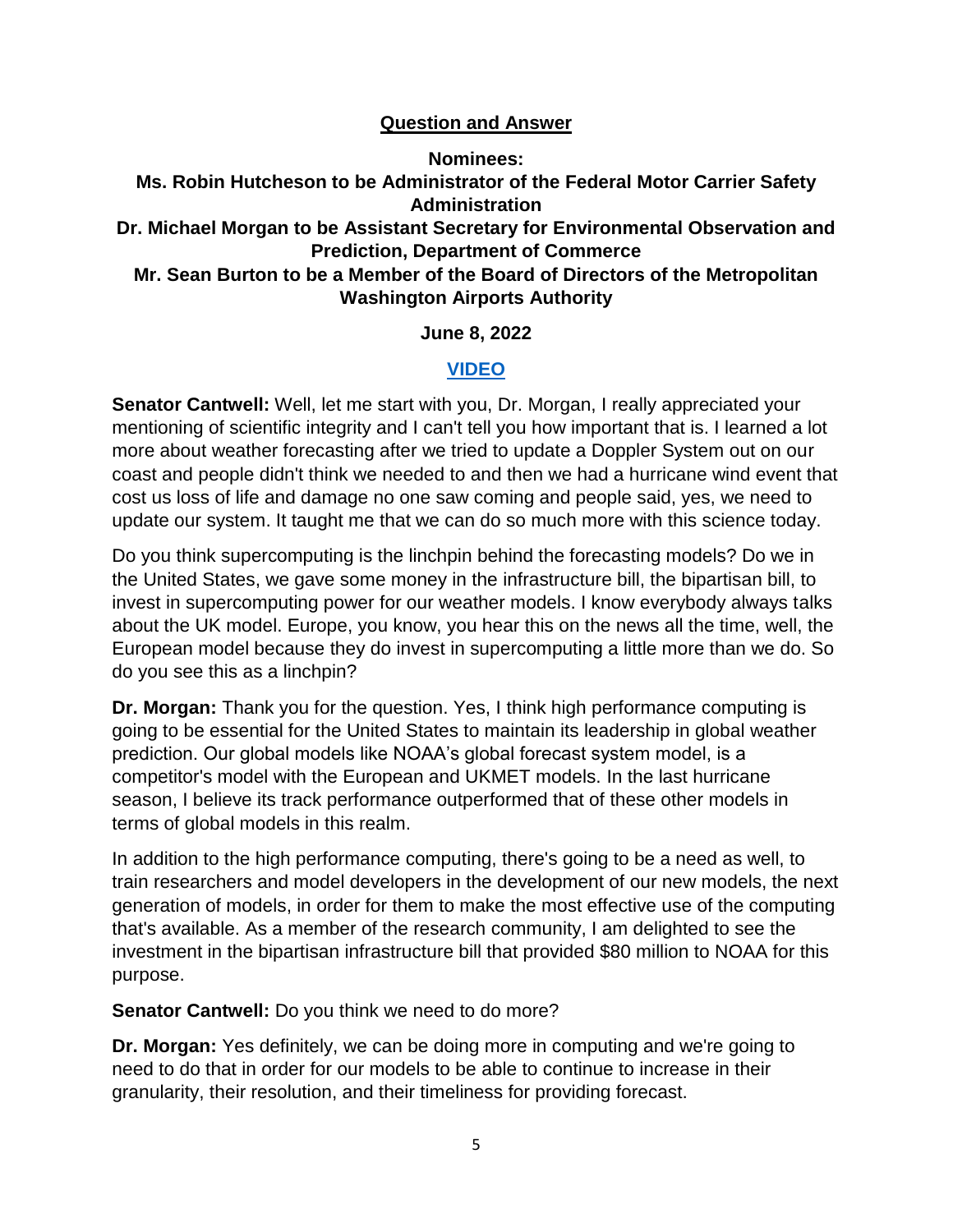**Senator Cantwell:** Well, I'll let Senator Wicker speak for himself, but I know whether you're talking about tornadoes in the Midwest, or you're talking about our ability for our maritime community to have accurate information. All of these issues play such an important role and for us lately it's always about rain, but it's what people now call "atmospheric rivers of rain" dumping on soil at intense periods of time.

Obviously, we had the Oso experience, it's not really even a landslide as much as it was an explosion after four inches of rain I think that that morning. So we need to know a lot more about this, the changes and so appreciate you saying that.

Ms. Hutcheson, on those safety statistics I mentioned, what do you think should be the number one priority and driving down those statistics?

**Ms. Hutcheson:** Senator, thank you so much for the question. The national roadway safety strategy outlines a number of actions that the DOT should take for commercial motor vehicles. There are a few priorities. One, increasing investigations on high risk carriers. Two, making sure we're quickly getting the resources of the bipartisan infrastructure law into the partners into their hands very quickly for their use, and three is closing loopholes so that unsafe drivers are never on the road.

**Senator Cantwell:** Do you have some analysis of these crashes and fatalities? Do you have some analysis of it? Do you think it is a specific carrier or something of under training, or…?

**Ms. Hutcheson:** Senator, thank you for that question. We have analysis on the causes of crashes. However, we are conducting a more in depth analysis now on a large crash causal factors study, which will give us even more information so that we can target our resources in the very best way possible.

**Senator Cantwell:** Well, look, I'm going to ask you some follow up questions for the record or maybe later in this hearing on that point. Mr. Burton, I appreciate your statement about how airports are the economic development tool for a region and we certainly see that here within this region. So the integration of those transportation resources at Dulles for the region are very important. So obviously, DCA has a lot of construction work going on right now and so I guess the question is, how do you communicate those priorities about what we need to do to upgrade the infrastructure so that the region has more, let's say easy your travel… easier travel experiences?

**Mr. Burton:** Thank you for the question. The bipartisan infrastructure bill is going to be helpful. I was meeting with the MWAA staff earlier this week and looking at the plans, not just at national, but also at Dulles, very significant plans to build a new terminal and fix the ingress and egress.

You do have the…one of the biggest complaints about airports is getting to airports and you do have the Silver Line construction, which has been finished it will run out to Dulles and they're testing the train so It's supposed to be operational by the end of the year.